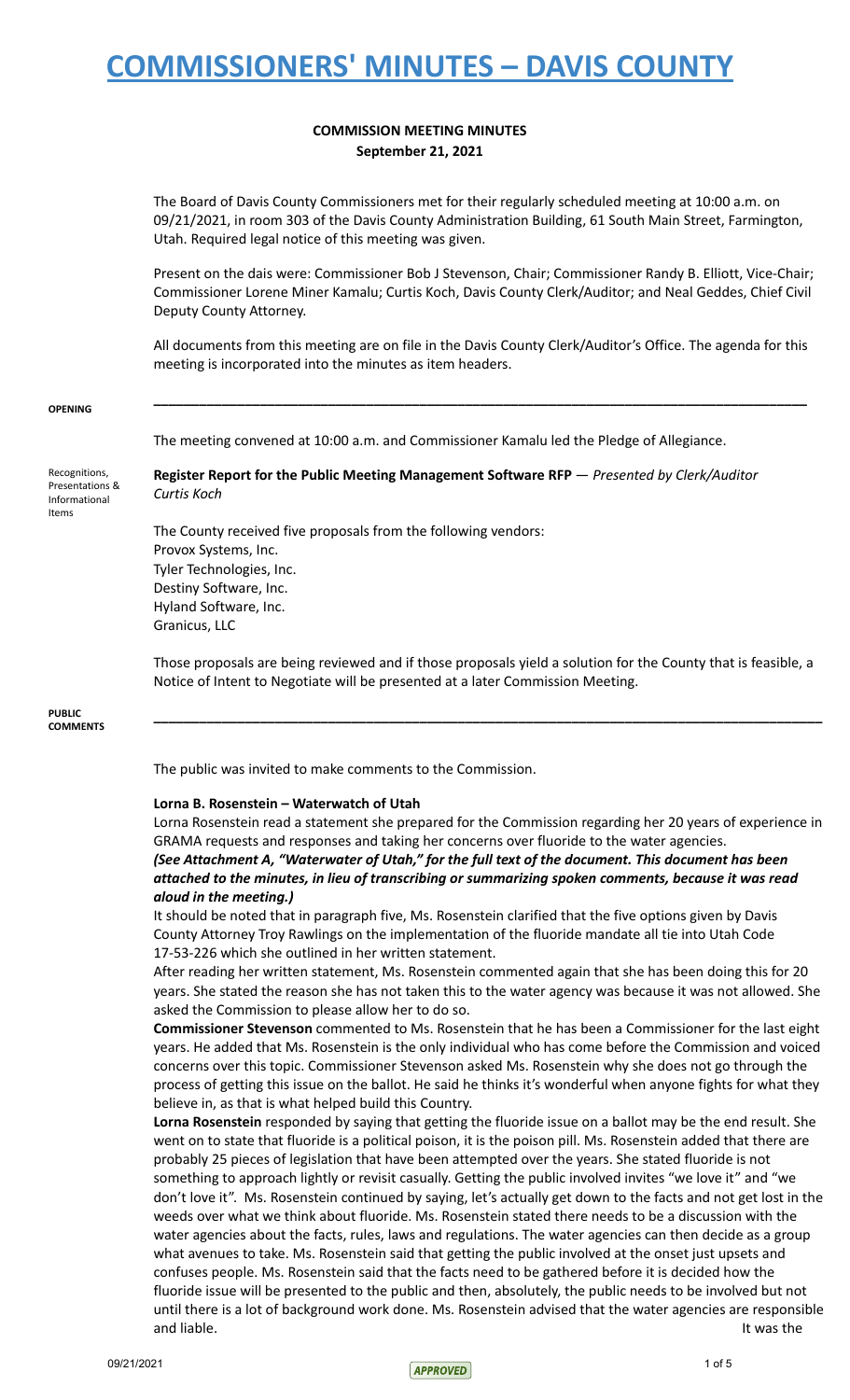water agencies who were told on the onset that they were not allowed an opinion and to do what they were told. They were not asked for their input or to determine all these things she has brought forward about what has occurred since 2000. Ms. Rosenstein stated she has not brought this to the public because it is not the time.

**\_\_\_\_\_\_\_\_\_\_\_\_\_\_\_\_\_\_\_\_\_\_\_\_\_\_\_\_\_\_\_\_\_\_\_\_\_\_\_\_\_\_\_\_\_\_\_\_\_\_\_\_\_\_\_\_\_\_\_\_\_\_\_\_\_\_\_\_\_\_\_\_\_\_\_\_\_\_\_\_\_\_\_\_\_\_\_\_**

**Commissioner Stevenson** thanked Lorna Rosenstein for her comments.

#### **BUSINESS/ ACTION**

**Public Hearing**

Budget Amendment Resolution #2021-0479 including consulting services funded by State and Local Fiscal Recovery Funds (SLFRF)

**1. Budget Amendment Resolution #2021-0479 including consulting services funded by State and Local Fiscal Recovery Funds (SLFRF)** — *Presented by Chief Deputy Clerk/Auditor Heidi Voordeckers*

The contract period is 09/21/2021 to 12/31/2021. The receivable amount is \$2,531,719.

*(See Attachment B)*

Motion to open Public Hearing: Com. Elliott Seconded: Com. Kamalu All voted Aye

Commissioner Stevenson opened the Public Hearing. No comments were made.

Motion to close the Public Hearing and approve Item 1: Com. Elliott Seconded: Com. Kamalu All voted Aye

#### **Animal Care**

Summary List #2021-0480 of Animal Adoption Contracts for August 2021

**2. Summary List #2021-0480 of Animal Adoption Contracts for August 2021** — *Presented by Animal Care Office Manager Lisa LaGuess*

Lisa LaGuess advised that in August 2021 91 cats, 47 dogs, and 3 other species were adopted for a total of 141.

Commissioner Stevenson asked Lisa if these numbers get rid of their inventory or if they have a steady flow of animals coming in and out. Lisa stated Animal Care works hard to keep ahead of the influx. She said they work with partners in the community to help with that. She said Animal Care does a Trap Neuter Release (TNR) program that is very successful. She said they have volunteers, fosters and partners in rescue groups that also help.

Commissioner Kamalu asked about the recent event Animal Care put on. Lisa said they just had a Clear the Shelter event and it was wonderful.

The contract period is 08/01/2021 to 08/31/2021.

Motion to Approve: Com. Elliott Seconded: Com. Kamalu All voted Aye

#### **Assessor**

| Agreement        |
|------------------|
| #2021-0481       |
| with CoStar      |
| Realty           |
| Information Inc. |
|                  |

**3. Agreement #2021-0481 with CoStar Realty Information, Inc. to obtain commercial data for the purposes of valuing commercial properties** — *Presented by Chief Deputy Assessor/Interim Accessor Lisa Manning*

Lisa Manning advised the commercial data is used to value our commercial properties so the County can be equitable with evaluation. The contract period is 09/21/2021 to 09/21/2022. The payable amount is \$800 per month for two users.

> Motion to Approve: Com. Kamalu Seconded: Com. Elliott All voted Aye

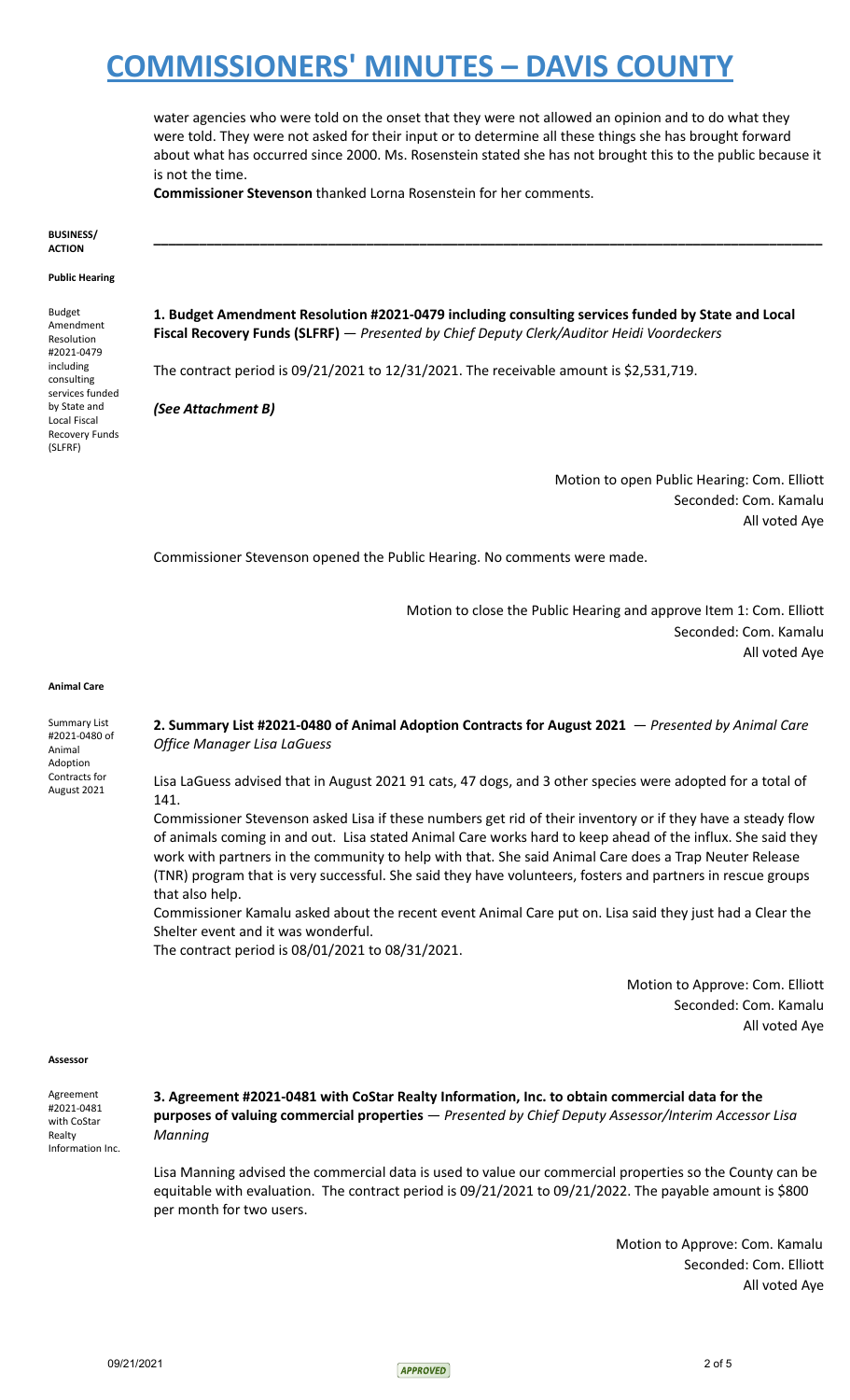#### **Attorney**

Amendment #2020-0484-A to the Westlaw Subscription

**4. Amendment #2020-0484-A to the Westlaw Subscription adding two attorneys for online legal research** — *Presented by Chief Deputy County Attorney Neal Geddes*

The contract period is 09/21/2021 to 08/31/2023. The payable amount is \$2,551.22 per month.

Motion to Approve: Com. Kamalu Seconded: Com. Elliott All voted Aye

#### **Commission**

Cancellation of Commission Meetings on October 5, 2021 and November 2, 2021

**5. Cancellation of Commission Meetings on October 5, 2021 and November 2, 2021** — *Presented by Commissioner Stevenson*

These Commission Meetings are being rescheduled due to the Commissioners attending conferences on those dates.

> Motion to Approve: Com. Stevenson Seconded: Com. Kamalu All voted Aye

### **Facilities**

Agreement #2021-0482 with Andersen Asphalt LLC for preventive asphalt maintenance on the Animal Care parking lot **6. Agreement #2021-0482 with Andersen Asphalt LLC for preventive asphalt maintenance on the Animal Care parking lot** — *Presented by Facilities Director Lane Rose* The contract period is 09/21/2021 to 10/31/2021. The payable amount is \$10,196.78. Commissioner Kamalu commented that this is the time to do this project before the season ends. Lane Rose agreed stating the asphalt company usually closes in October.

> Motion to Approve: Com. Kamalu Seconded: Com. Elliott All voted Aye

#### **Sheriff**

Agreement #2021-0483 with Discount Towing Inc. to be placed on Davis County's tow rotation

**7. Agreement #2021-0483 with Discount Towing Inc. to be placed on Davis County's tow rotation** — *Presented by Chief Deputy Susan Poulsen*

The contract period is 07/01/2021 to 06/30/2022.

Agreement #2021-0484 with Emergency Roadside Service LLC. to be placed on Davis County's tow rotation

**8. Agreement #2021-0484 with Emergency Roadside Service LLC. to be placed on Davis County's tow rotation** — *Presented by Chief Deputy Susan Poulsen*

The contract period is 07/01/2021 to 06/30/2022.

Agreement #2021-0485 TowingAgreeme nt with IFS Towing to be placed on Davis County's tow rotation

**9. Agreement #2021-0485 Towing Agreement with IFS Towing to be placed on Davis County's tow rotation** — *Presented by Chief Deputy Susan Poulsen*

The contract period is 07/01/2021 to 06/30/2022.

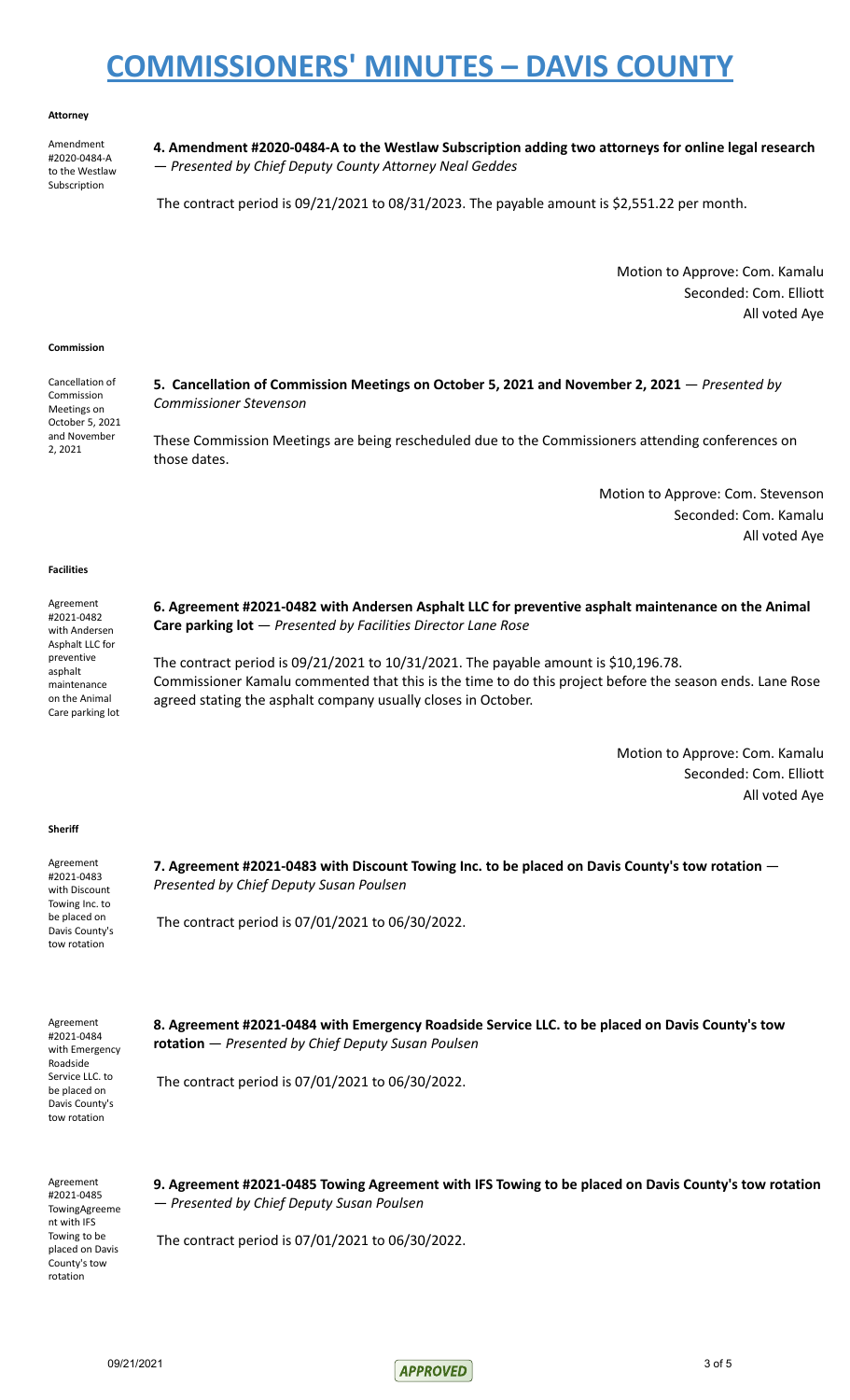Emergency Management Performance Grant (EMPG) #2021-0486

**10. FY 2021 Emergency Management Performance Grant (EMPG) #2021-0486 allocation from the Utah Department of Public Safety (DPS)** — *Presented by Chief Deputy Susan Poulsen*

The contract period is 07/01/2021 to 06/30/2022. The receivable amount is \$87,600.

Motion to Approve Items 7-10: Com. Elliott Seconded: Com. Kamalu All voted Aye

**CONSENT ITEMS**

Commission Meeting Minutes

## **Meeting Minutes**

Meeting Minutes for August 24, 2021 and Special Commission Meeting Minutes for August 26, 2021 were presented for approval.

**\_\_\_\_\_\_\_\_\_\_\_\_\_\_\_\_\_\_\_\_\_\_\_\_\_\_\_\_\_\_\_\_\_\_\_\_\_\_\_\_\_\_\_\_\_\_\_\_\_\_\_\_\_\_\_\_\_\_\_\_\_\_\_\_\_\_\_\_\_\_\_\_\_\_\_\_\_\_\_\_\_\_\_\_\_\_\_\_**

Motion to Approve: Com. Stevenson Seconded: Com. Kamalu All voted Aye

Commissioner Elliott moved to recess to the Board of Equalization. Commissioner Kamalu seconded the motion. All voted Aye.

**\_\_\_\_\_\_\_\_\_\_\_\_\_\_\_\_\_\_\_\_\_\_\_\_\_\_\_\_\_\_\_\_\_\_\_\_\_\_\_\_\_\_\_\_\_\_\_\_\_\_\_\_\_\_\_\_\_\_\_\_\_\_\_\_\_\_\_\_\_\_\_\_\_\_\_\_\_\_\_\_\_\_\_\_\_\_\_\_**

**BOARD OF EQUALIZATION**

Property Tax Register

Property Tax Register matters were presented by Curtis Koch, Davis County Clerk/Auditor, as follows:

## **Auditor's Adjustments**

### **Appeals**

- · Five recommended for approval
- · One recommended for denial

#### **Abatements**

- · Thirteen recommended for abatement late application
- · Two abatements for denial

### **Corrections**

- · Three 2020 Veteran's Tax Abatements
- · One tax exempt entity

### **Informational Item**

· One property with correction from the 9/7/2021 register

## **Accessor Adjustments**

## **Accessor Initiated Corrections**

· Three corrections

Motion to Approve: Com. Kamalu Seconded: Com. Elliott All voted Aye

Commissioner Elliott moved to reconvene the Commission Meeting. Commissioner Kamalu seconded the motion. All voted Aye.

**\_\_\_\_\_\_\_\_\_\_\_\_\_\_\_\_\_\_\_\_\_\_\_\_\_\_\_\_\_\_\_\_\_\_\_\_\_\_\_\_\_\_\_\_\_\_\_\_\_\_\_\_\_\_\_\_\_\_\_\_\_\_\_\_\_\_\_\_\_\_\_\_\_\_\_\_\_\_\_\_\_\_\_\_\_\_\_\_**

**COMMISSION COMMENTS**

Commissioner Stevenson invited comments from the directors.

Commissioner Kamalu commented on the Utah Association of Counties Conference the Commissioners attended with other county Commissioners, Councils, as well as a few County Managers. She advised that Davis County's own Clerk/Auditor, Curtis Koch, presented at that conference and did a great job. She said that Curtis shared the expertise that our County has developed with his team and the money from the Federal Government for the response to the Pandemic. She mentioned how this has been challenging for local governments to follow the guidelines and to fully understand and get into the details of the long list of evolving things.

09/21/2021 4 of 5